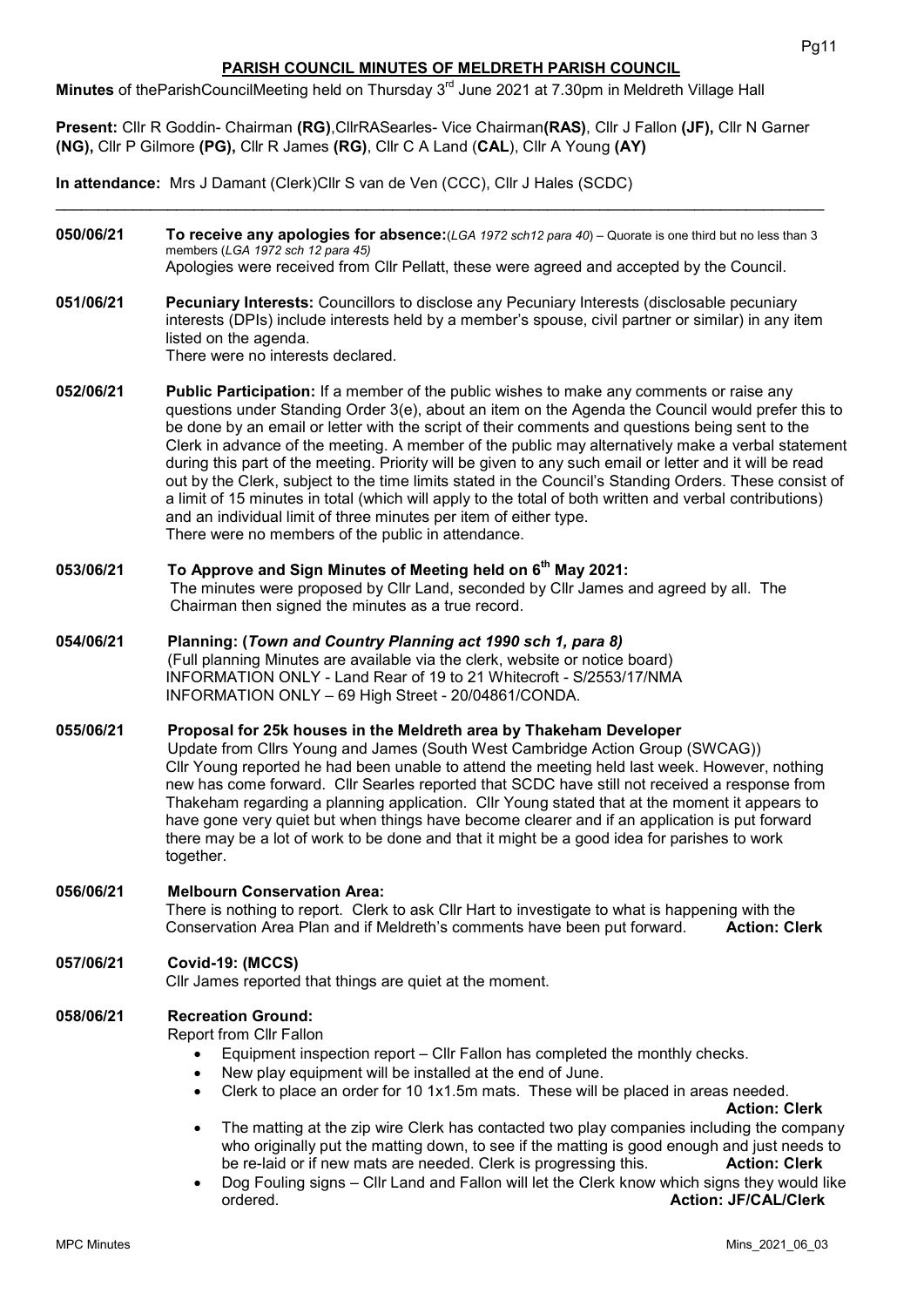There are two litter bins in the Parish Shed which are waiting to be installed in the recreation ground. Clerk is in the process of having these fitted. It was agreed to see what these bins are like and to go near Flambards. It was proposed by Cllr Goddin and seconded by Cllr Gilmore that the Clerk purchase a further two bins. Action: Clerk and Action: Clerk and Action: Clerk

### 059/06/21 Adult Gym Equipment:

Following a site meeting it was proposed by Cllr Gilmore that the best area to place the equipment would be between the end of the playground railings and the mound near the tennis courts. This was seconded by Cllr Goddin and agreed by all. Cllr Gilmore and the Clerk will be in attendance when the equipment is installed. Action: PG/Clerk

#### 060/06/21 Traffic Working Group:

#### 20s Plenty Campaign

Cllr Gilmore raised the issue of the 20s Plenty's campaign that parishes have recently received. This information was sent to all Councillors to look at. After discussion it was proposed by Cllr Gilmore that the Parish Council should support looking further into such a scheme, subject to the proviso that we could continue to have large areas of the village subject to existing limits; this was seconded by Cllr Young. Cllr Gilmore will make further enquiries. **Action: PG** Possible LHI projects

There are various projects that the Parish Council could put forward for the next LHI 2022/23. It was proposed by Cllr Goddin that we should have further discussions with Highways about what might be possible to secure a positive result in our next application and to then submit a traffic calmingproposal for Whitecroft Road possibly with more than one chicane. This was seconded by Cllr Gilmore.

Another item discussed was the junction at the memorial and how this could be improved, possibly by a t-junction or other means. It was agreed that Cllr Gilmore contact the County Councillor and ask her to take this forward directly with Highways for their suggestions.This should be investigated by our County representative not the parish council. **Action: PG** 

#### 061/06/21 Village Infrastructure:

 Update on the verge maintenance opposite the railway station at the corner of Station Road and Whitecroft Road and who is responsible for the maintenance. Clerk continues to investigate. Clerk has contacted SCDC and the Developers with the areas of concern at the new development at Westacreon Whitecroft Road/Howard Road. The barbed wire has been removed but the Clerk has not heard anything with regards to the other items.

Old cesspit drain in the Recreation Ground: Mrs Fisher has confirmed,in writing, to the Clerk that this is notpart of her property and that it is 10 yards from her boundary fence and appears to be redundant. It was agreed that when the works in the recreation ground start that the earth could be used to fill this in. The top has been repaired. Clerk to arrange. **Action: Clerk** is not in the top has been repaired. Clerk Added Information: Mrs Fisher also stated in her letter of the  $20<sup>th</sup>$  May, that there is a cesspit on the recreation ground that is still a part of her property, this cesspit is 2 yards from her boundary fence and is in close proximity to the redundant cesspit but does not link into it. Cllr Gilmore also reported that the metal posts that were holding up the hazard fencing have been stolen. These were on loan from Orwell Parish Council. Clerk to arrange replacements and to

order a set for Meldreth's use along with some hazard fencing. **Action: Clerk** Action: Clerk

# 062/06/21 Churchyard:

- Cllr Goddin reported that he had contacted the church wardens with regards to the iron spikes along the top of the iron gates which he felt could be a publichazard. The church wardens have reported this to the diocese and are awaiting their report to find out what the procedure is and whether a faculty will be needed. It was felt that a letter should be written to the church wardens explaining that the Parish Council have reported a possible hazard and that they cannot takeresponsibility if an accident was to occur while waiting for instructions. The church wardens have asked the diocese for a Health and Safety document, if this comes back that they do not see a hazard and no further action is deemed necessary, the Parish Council may need to get an independent survey carried out.
- The masonry has now been removed from the churchyard and the cross is to remain on site.
- Cllr Gilmore enquired as to the tree in the churchyard. Cllr Goddin reported that this would be a decision for the Parish Council but he had contacted the church wardens asking what their preferred choice would beas we would like to take their view into account.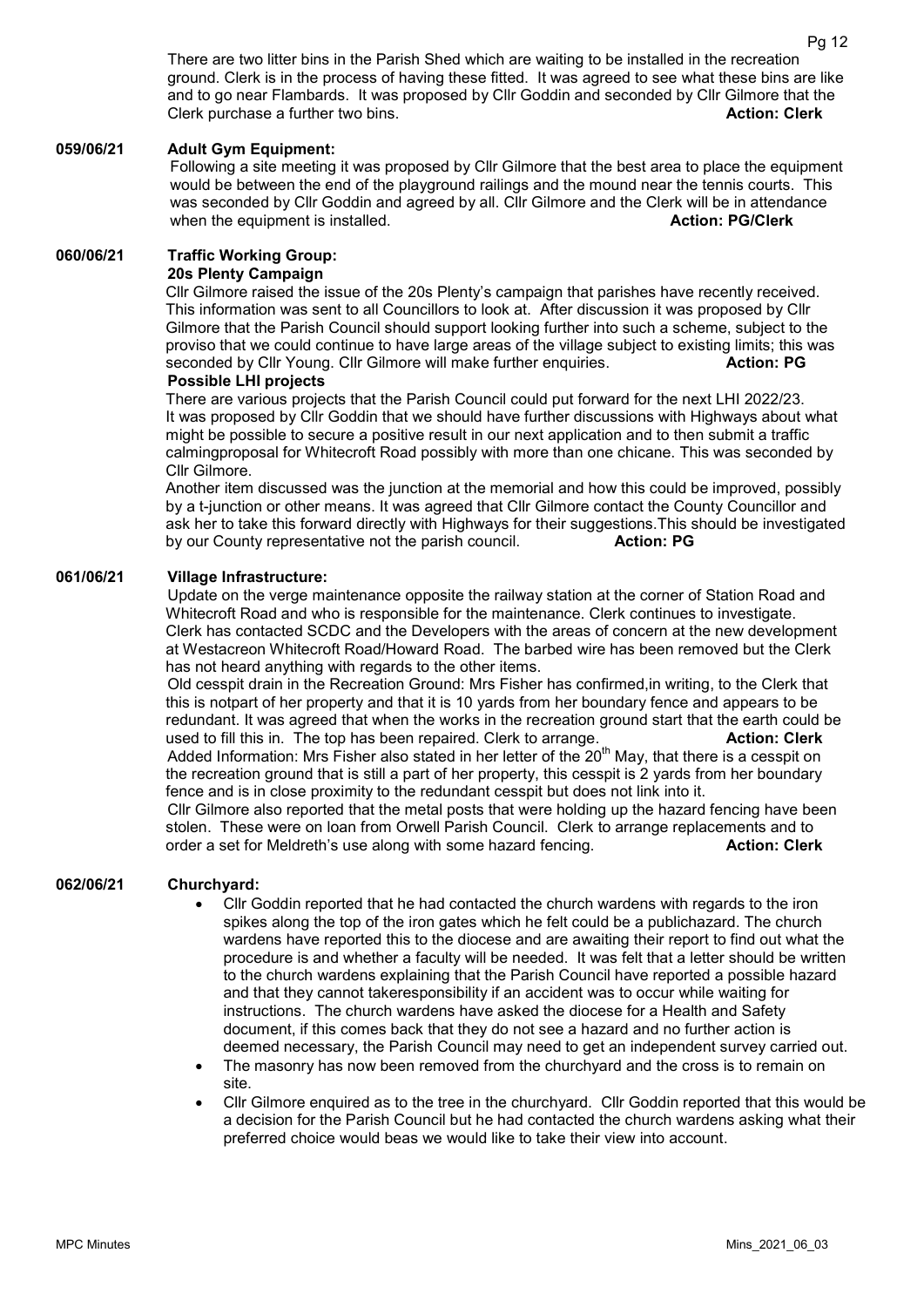### 063/06/21 Correspondence and Clerk's Report:

- The concrete posts that were reported to SCDC have now been removed. However, there are some further posts that need to be removed. Clerk asked for a site meeting as she was under the understanding that some of the posts were left in as they are holding up the bank.
- It was confirmed that these posts are not on Parish Council land. The legal boundary is the centre of the ditch **Action:** Clerk Action: Clerk
- Clerk will be meeting SCDC and SP Landscapes to look at the positioning of replacing trees, one at the corner of Elin Way and Howard Road the other opposite the SCDC Community Rooms, these trees are to replace ones already taken down. Clerk will also enquire about the possibility of replacing the tree at the corner of Howard Road/Whitecroft Road. The clerk will also look at the possibility of placing a bench in this vicinity as well.
- It was also suggested by Cllr Goddin that there could be other areas in the village that a bench could be placed, one area is near the crossroads at Fenny Lane. Clerk to enquire with Highways if they could see a problem with this and to suggest a safe positioning of a bench/seat. **Action: Clerk Action: Clerk Action: Clerk**
- The piece of land near 32 Gables Close the owner would like to purchase this land from SCDC. The land is the property of SCDC but they have asked the Council if they have any objections. The Parish Council have no objections with this request.

### 064/06/21 Finances and payments: May 2021

To receive details of cheques/bacs to be drawn on the Parish Council's account as detailed or amended by late payments. To approve payments.

LGA Local Government Act; TCA Telecommunications Act; OSA Open Spaces Act; PHA Public Health Act; PCA Parish Council Act; RTRA Road Traffic Regulations Act.

### Payments already paid:

| Payee                       | Amount £     | Vat £ | <b>Description</b>              | <b>Power</b>   |
|-----------------------------|--------------|-------|---------------------------------|----------------|
| Salaries, HMRC,<br>Pension  | confidential | 0     | Employees payments for May 2021 | LGA 1972 s112  |
| Haven Power                 | TBC          | DD    | Street lighting power May 2021  | PCA 1957 s3    |
| DP Garden Services 1£721.66 |              |       | Grass cutting May 2021          | OSA 1906 s9/10 |

### Payments awaiting approval

|                                              | <b>Gross</b> | Vat         |                                                                                | <b>Power</b>     |
|----------------------------------------------|--------------|-------------|--------------------------------------------------------------------------------|------------------|
| J Damant                                     | £144.58      | 23.98       | Expenses, Zoom                                                                 | LGA 1972 s113    |
| Mobile Warden<br>Scheme                      | £450.00      | 0           | <b>Donation</b><br>3 people @£75.00 per quarter<br>Two quarters April to Sept) | S <sub>137</sub> |
| Paul Witton                                  | £200.00      | $\mathbf 0$ | Moving and installation of<br>benches                                          | OSA 1906 s9/10   |
| <b>Herts CCTV</b>                            | £480.00      | £80.00      | Maintenance charge for 2021/22                                                 | LGRA 1997 s31    |
| Information<br>Commissioners<br>Office (ICO) | f40.00       | 0           | <b>Renewal of Data Protection</b>                                              | LGA 1972 s113    |
| BT                                           | £333.72      | 55.62       | Office broadband and telephone                                                 | <b>TCA 1986</b>  |
| Cllr Gilmore                                 | £25.00       | 0           | Office ink                                                                     | LGA 1972 s113    |

### 065/06/21 Audit for 2020/21:

 The Clerk read out the required documents which had already been circulated to all councillors. It was proposed by Cllr Goddin to accept the Audit figures, this was seconded by Cllr Land and agreed by all. The Chairman and the Responsible Financial Officer (Clerk) then signed the document. Cllr James enquired as to where the £10,000 grant which the Parish Council had received from SCDC, was being held, Cllr Goddin reported that at the moment it was a part of our general reserves in the general deposit account.

### 066/06/21 Councillor Reports:

#### Cllr Goddin

Reported that he has written an article for Meldreth Matters with regards to the concerns over litter around the village. This has been seen by all Councillors who were in agreement for it to go into Meldreth Matters.